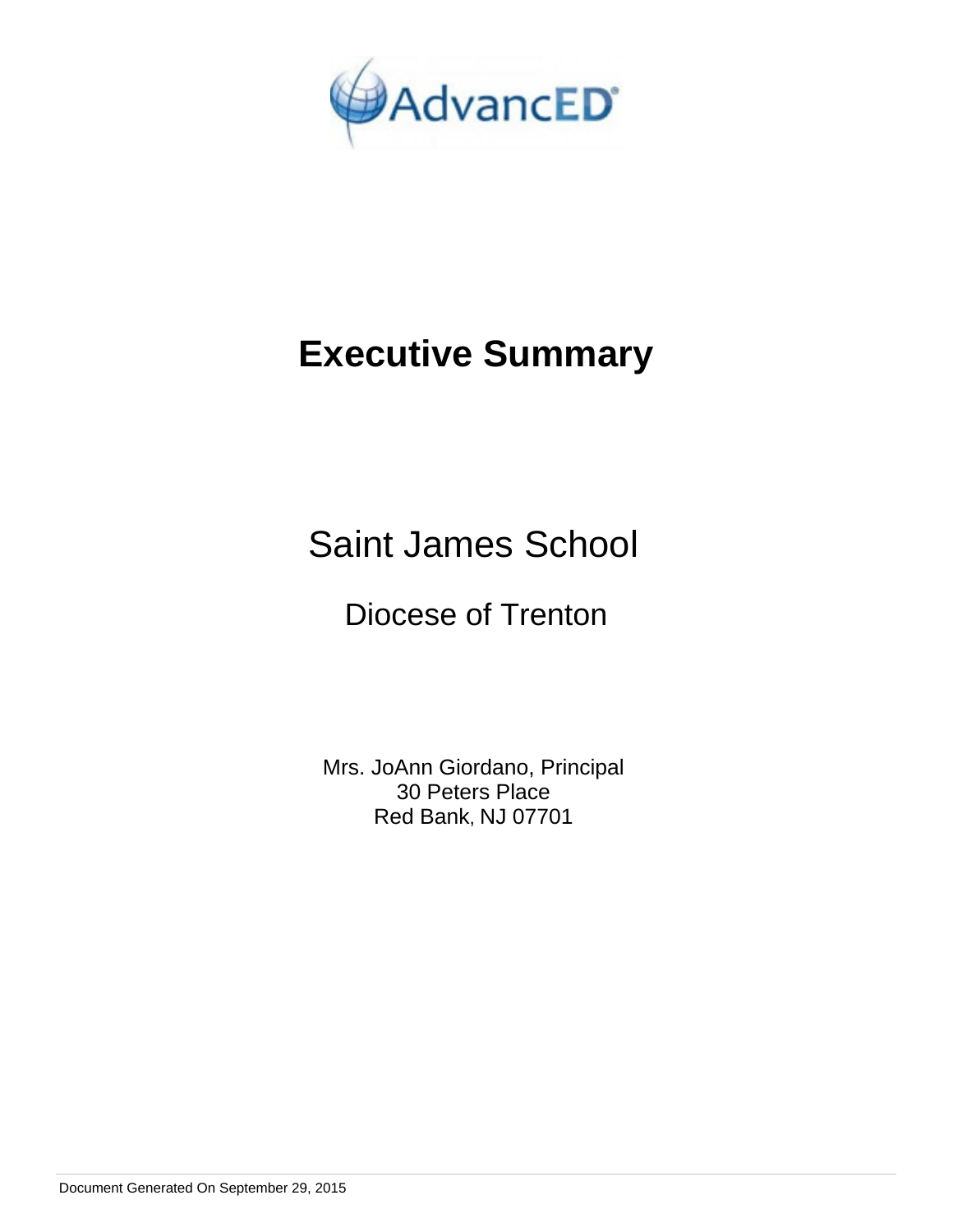## **TABLE OF CONTENTS**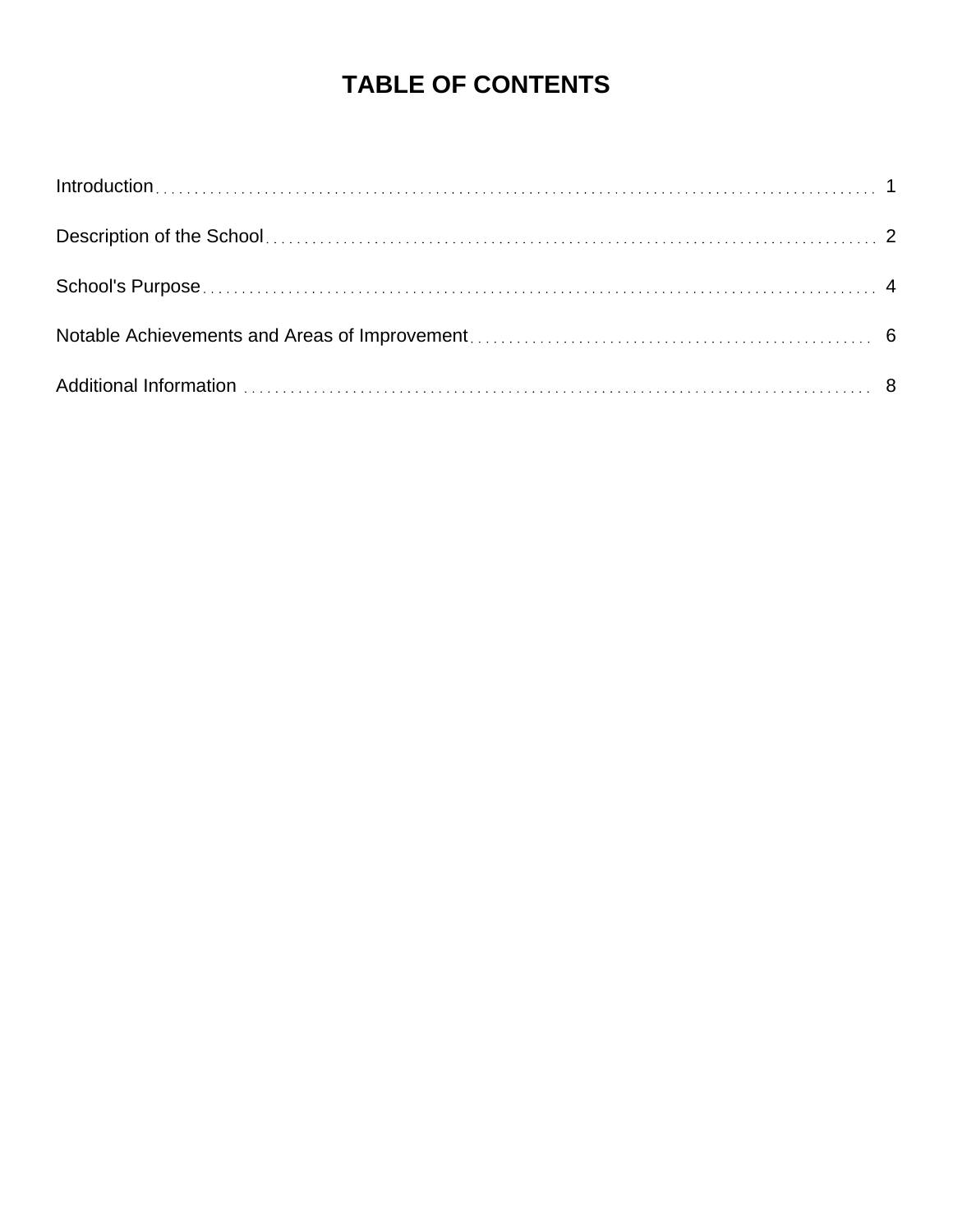## **Introduction**

Every school has its own story to tell. The context in which teaching and learning takes place influences the processes and procedures by which the school makes decisions around curriculum, instruction, and assessment. The context also impacts the way a school stays faithful to its vision. Many factors contribute to the overall narrative such as an identification of stakeholders, a description of stakeholder engagement, the trends and issues affecting the school, and the kinds of programs and services that a school implements to support student learning.

The purpose of the Executive Summary (ES) is to provide a school with an opportunity to describe in narrative form the strengths and challenges it encounters. By doing so, the public and members of the school community will have a more complete picture of how the school perceives itself and the process of self-reflection for continuous improvement. This summary is structured for the school to reflect on how it provides teaching and learning on a day to day basis.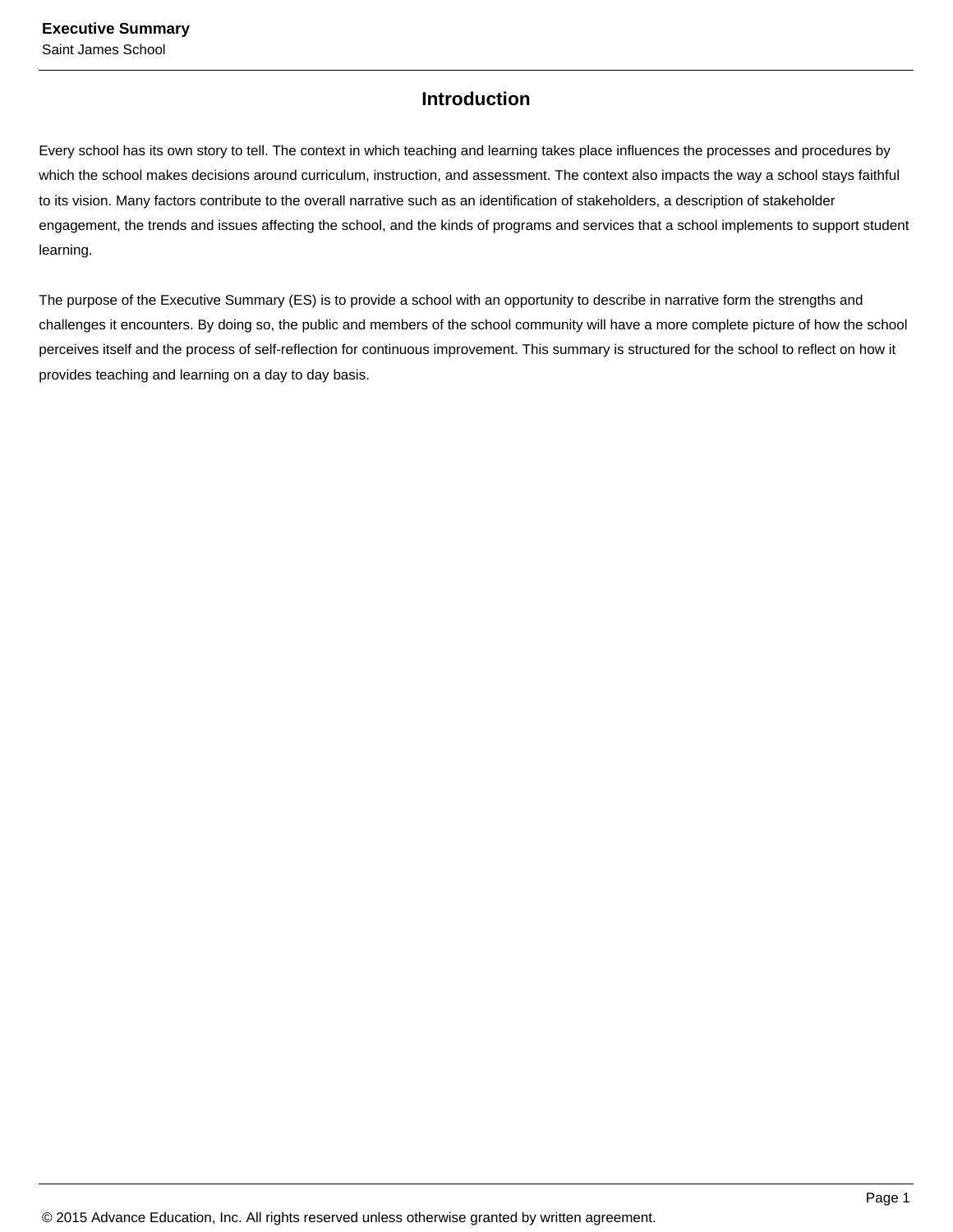## **Description of the School**

**Describe the school's size, community/communities, location, and changes it has experienced in the last three years. Include demographic information about the students, staff, and community at large. What unique features and challenges are associated with the community/communities the school serves?**

Saint James Elementary School is located in the town of Red Bank, New Jersey and dates back to 1879, when it first opened as a K to 12 School on Pearl and Wall Street. With the school population increasing at an accelerated pace in 1961, the new Saint James grammar school was erected on Peters Place where it now shares the grounds with Red Bank Catholic High School. Together, Red Bank Catholic High School and Saint James Elementary School form a Preschool to 12 School Campus.

The town of Red Bank has an estimated population of 12,000 residents with 50% being Caucasian, 34% Hispanic, 12% Black or African American, 3% two or more races, 1% Asian and 1% Native American. The town of Red Bank has not experienced a population percent change in the past 3 years; however, the 2010 census does show an increase in the Hispanic population from 17% in 2000 to 34% in 2010. The median age of both males and females in the town of Red Bank is on average about 5 years younger than the surrounding towns with the median age being 35. The median annual income is about \$63,000.

The school presently services 476 students. Of the 476 students, 64 are residents of Red Bank. The remaining 412 students reside in 33 small and large communities surrounding Red Bank. In the 2014-2015 school year, Caucasian students accounted for ninety-two percent of the four hundred seventy-six students. The remaining student population is comprised of about 1% African American, 4% Asian, and 3% Hispanic students.

In the past 5 years, most of the surrounding towns have opted to implement a full day kindergarten program, which has had a direct effect on the Saint James School kindergarten enrollment. As a result, 1 of the 3 kindergarten classes has been eliminated. To combat the decline in the kindergarten enrollment, the Preschool Program has been enhanced with a new reading curriculum and the creation of learning-centers. A community service program was also created--Read, Rock and Roll!, to market the Preschool Program. Read, Rock and Roll! is a free preschool program that enables parents/caretakers and children 2 ½ to 5 years old to experience what the Saint James Preschool program has to offer. Participants come 1 day a week for 6 weeks. The Read, Rock and Roll! program is offered 3 times during the school year. Since its inception Saint James Preschool enrollment has increased by 88%.

This past school year, 2014-2015, Saint James also introduced a Transitional Kindergarten program to accommodate students who benefit socially, emotionally and academically from an extra year of a pre-school program. This program is unique in that Saint James is the only school in Monmouth County to offer an academic transitional kindergarten program.

Saint James Elementary School also offers cost free after school enrichment programs for grades K to 3. These programs offer students the opportunity to enhance their academic skills and stimulate their curiosity. Saint James School's certified teachers instruct these enrichment classes.

Saint James Elementary School has a staff of 40 teachers, 10 classroom paraprofessionals, 2 secretaries, 1 marketing director, 1 business administrator, a part-time counselor/social worker, a vice-principal and a principal. The school shares its custodial and security staff with Red Bank Catholic High School.

© 2015 Advance Education, Inc. All rights reserved unless otherwise granted by written agreement.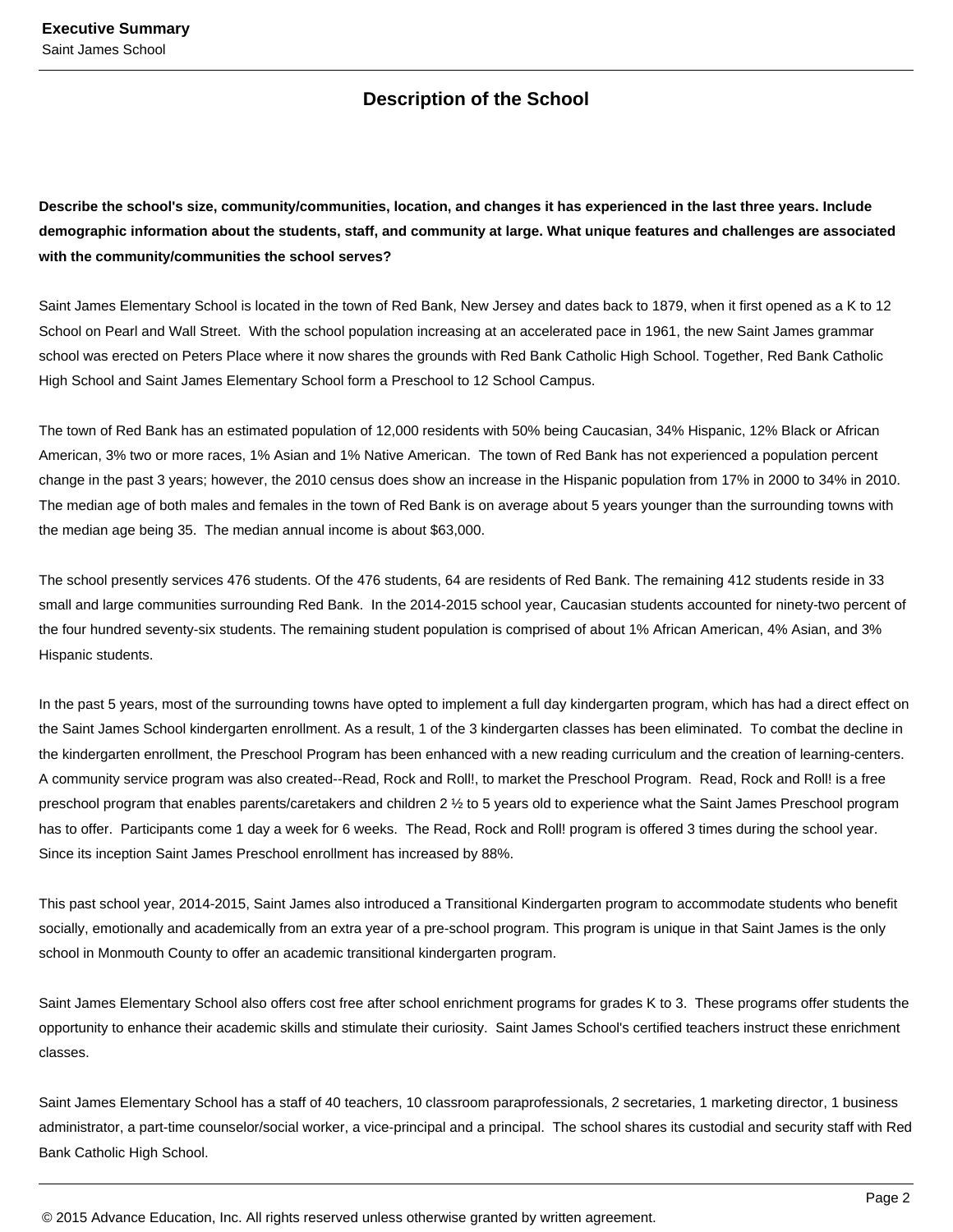#### **Executive Summary**

Saint James School

Our teachers hold New Jersey teaching certificates with 3 teachers holding dual certificates in Special Education. According to our parent and community survey, our school promotes clear communication between the school and parents/community through a variety of ways. In addition, the school promotes high academic and behavioral standards for all students, and a culture of participation and responsibility.

The faces, enrollment and building structure have changed in the last 136 years, but not the commitment of Saint James School to prepare our students for a life of faith and honor by providing an empowering education that is rooted in the Catholic doctrine and academic excellence.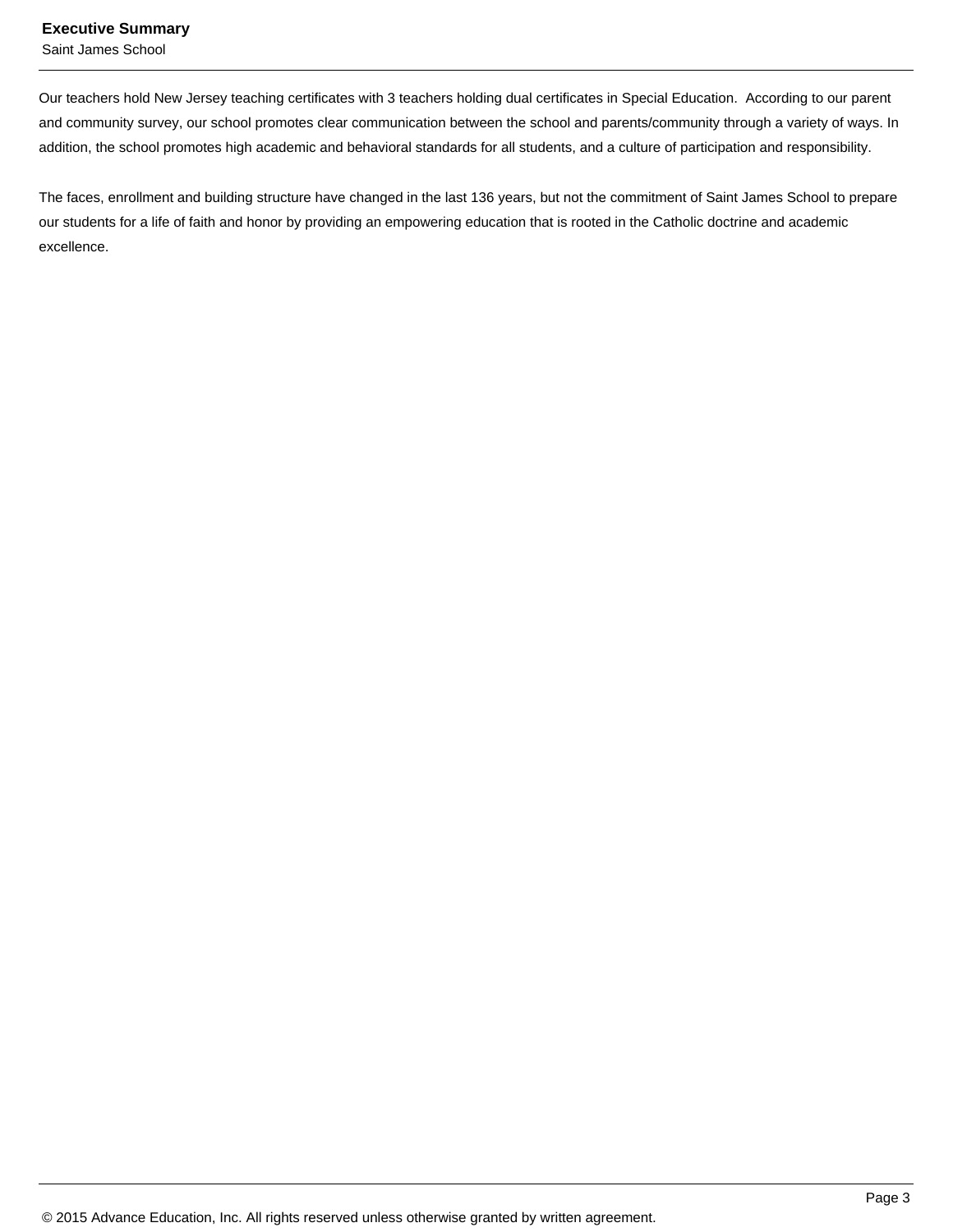### **School's Purpose**

**Provide the school's purpose statement and ancillary content such as mission, vision, values, and/or beliefs. Describe how the school embodies its purpose through its program offerings and expectations for students.**

#### Mission Statement

Saint James Elementary School is dedicated to preparing our students for a life of faith and honor by providing a challenging and empowering education that is rooted in the Catholic Doctrine and academic excellence.

#### Vision

Saint James School is a community based on Catholic faith, tradition, and values. For over a century, our vision has been and continues to be the preparation of students for their roles as contributing Christian members of society. By cognitively and consistently providing opportunities for children to grow in the knowledge of God, self, and the changing world in which they live, Saint James School endeavors in cooperation with parents to develop individuals of good moral character. Recognizing that parents are the primary educators of their children, we foster parental involvement to accomplish our educational mission. Together we strive to create a nurturing environment in which the whole child grows as a complete person, one who understands and embraces Catholic values and acts upon them in response to the daily events of life.

#### Values/Beliefs

WE BELIEVE in providing students with a sound foundation of Catholic beliefs based on structured religious studies, as well as to witness the Good News of the Gospel through their daily experiences. Our emphasis is to teach as Jesus did, leading by example, and seeking the goodness and uniqueness of each individual.

WE BELIEVE in creating an awareness of responsibility to the community-at-large through active participation in community service. WE BELIEVE and acknowledge that parents are the primary educators of the child. The relationship between the school and parents as coeducators is essential in the development of the whole child and is vital in the continuing process toward educating each student. WE BELIEVE in celebrating the uniqueness of each student by fostering positive self-awareness through a curriculum that involves cooperative and team effort based on a sense of responsibility to and respect for fellow students.

WE BELIEVE in providing an atmosphere that fosters learning as a life-long process in which students develop as risk takers, problem solvers, decision makers, active learners, skillful communicators, and come to appreciate the role of technology in their daily learning. WE BELIEVE in providing each student with the stimulus to pursue knowledge through a balanced program of learning and self-motivation, enabling the student to strive for excellence, while meeting the individual needs of each student.

WE BELIEVE in instilling the understanding that the individual is a composite of body and spirit through active participation in healthful practices, sports programs, and physical education.

Saint James Elementary is a Catholic school and to that end students learn about and experience the gospel in their daily activities. The school provides students with various opportunities to engage in service to the community (monthly grade level Charitable Giving Program, volunteering at Lunch Break), praying (monthly school Masses, prayers before, during and after school), and religious activities (Stations of the Cross, Retreats, Little Flowers, Altar Servers). On average, 85% of Saint James students go on to Catholic High Schools, and on average, 4 students each year are accepted to Monmouth County Career Academies or Magnet Programs within the local public school districts.

#### Aside from providing spiritual nourishment, the school affords students various opportunities to develop and refine their emotional, social,

© 2015 Advance Education, Inc. All rights reserved unless otherwise granted by written agreement.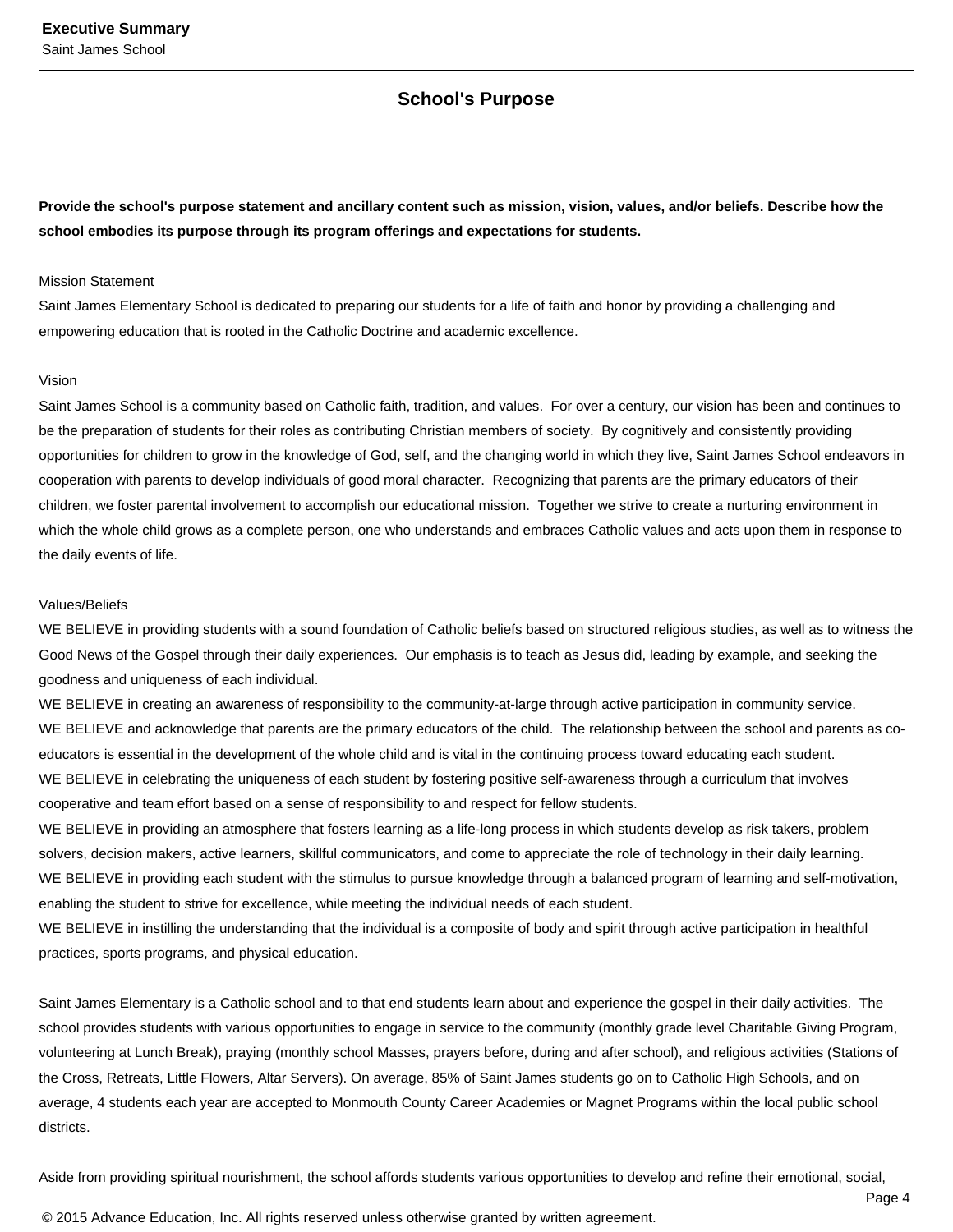Saint James School

physical and academic skills. Students participate in sports, extra-curricular activities (after school clubs), peer leadership activities (across grade level buddies), and academic challenges (i.e. Word Masters, Spelling Bee, Mast Academic Tournament, Geography Bee, Math Club).

Saint James Elementary School is proud of the extra-curricular and academic opportunities afforded to our students. We have a dedicated staff who provides students with before and after school academic help for students having trouble grasping various concepts. Faculty members' dedication also extends to after-school activities in which students are given the opportunity to extend their learning while having fun in After School Enrichment Programs.

Saint James Elementary School is an example of a family community. The entire school community understands and embraces Saint James School's mission and vision. Parents, students and staff work together in creating an environment in which all share a supportive and caring attitude toward each other. Teachers prepare a weekly Parent Review Envelope (PRE) that keeps parents informed of their child's progress. This on-going and frequent communication establishes a sound connection between home and school. Parents are also encouraged to volunteer by supporting, coordinating and participating in After School Enrichment Programs. These enrichment programs encourage and foster unity among all stakeholders.

Saint James Elementary School is very proud of its friendly and safe atmosphere. Our students are very respectful and well behaved. With the guidance of the school's social worker, the teachers and administrators continuously implement programs that support respect for self and others, and tolerance of individuals.

Academically our students meet or exceed state levels on state assessments. Teachers, parents and the administrators work together to create optimal learning environments for all students. Parent Portal, Progress Reports, Report Cards and Parent-Teacher conferences are just a few of the ways a child's academic progress is communicated. Classified students receive in-class support with some receiving individualized instructional programs geared to the student's needs and goals.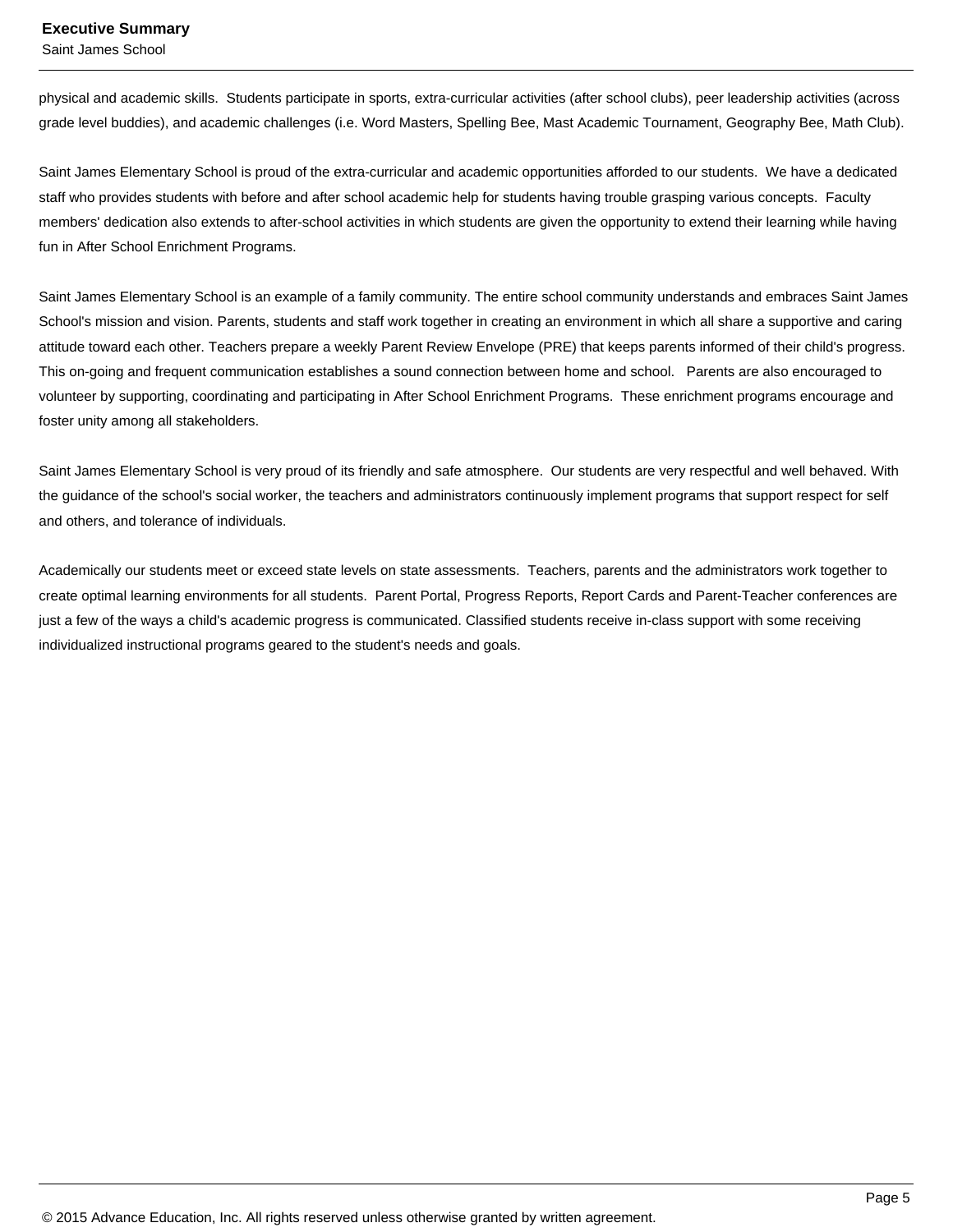### **Notable Achievements and Areas of Improvement**

**Describe the school's notable achievements and areas of improvement in the last three years. Additionally, describe areas for improvement that the school is striving to achieve in the next three years.**

Saint James Elementary School strives to keep abreast with technological advances. All classrooms are equipped with projectors, SMART Boards and at least one computer. In the past 3 years we have updated our Technology Lab with desktops (towers and AIO) and laptops. The school also has acquired 90 iPads and 20 Surface tablets. The school's technology infrastructure has also been updated to accommodate wireless devices. This updating process will continue in the next 3 years to include an increase of AIO computers and tablets.

Saint James is proud of its innovative programs aimed at increasing enrollment. Our Read, Rock and Roll! program is a parent/child enrichment program for children ages 2 ½ to 5. The program, not only provides the community with a service, but it gives parents and children the opportunity to experience our preschool program within the context of a 1-hour, 1 day a week, 6-week program. The number of registrants who continue with our preschool measures the success of the program.

To increase student retention, Saint James School tries to build and reinforce the connection between preschool and K-8 students, teachers and parents. The program Discover and Explore Kindergarten allows preschool students to have the experience of being a Saint James School kindergartener by attending a kindergarten class and participating in various academic activities with kindergarten teachers. Preschoolers also participate in various liturgical, academic and social activities with the Saint James School student body (e.g. Stations of the Cross, Advent Readings, Reading Buddies, Morning Buddies, Easter Egg Hunt Buddies, school Masses).

The Saint James Elementary School Summer Enrichment Camp continues to grow in the number of participants and in camp selections. In the last 3 years we have opened up the camp program to all children in the surrounding towns in an effort to expand our community outreach and to also enhance the school's climate of pride and academic excellence. This summer (2015) Saint James School is excited to introduce a STEM class to the camp selections. Future goals include increasing the number of selections with the addition of music and dance camps.

The Saint James Athletic Association prides itself on providing 11 sport teams for student participation in grades 1-8. This coming school year 2015-16, fencing will be offered as a competitive clinic with plans to form a future fencing team.

In the past 3 years, the Mathematics and World Language programs have been changed to include a high school instructor for the 8th grade Algebra I and Spanish I classes. This change has lead to a more rigorous delivery of instruction and has enabled Saint James students to be more competitive among their public and private school counterparts. The school has also experienced an instructional shift by way of heterogeneous grouping, differentiated instruction and extended instructional time in the area of mathematics. These instructional strategies have enhanced teaching and learning. The school's overall Terra Nova scores have risen in all grades in the past 3 years. The school will continue to work on increasing the Terra Nova scores in the area of mathematics for grades 3 and 4, which show results just below the school's desired percentile.

As the school continues to strengthen its academic programs, the middle school science classes, as with English Language Arts and Math classes, have been restructured to form smaller class sizes. Students are now better able to utilize their critical thinking skills while engaging in hands-on activities. Future goals include the restructuring of technology classes in an effort to introduce coding.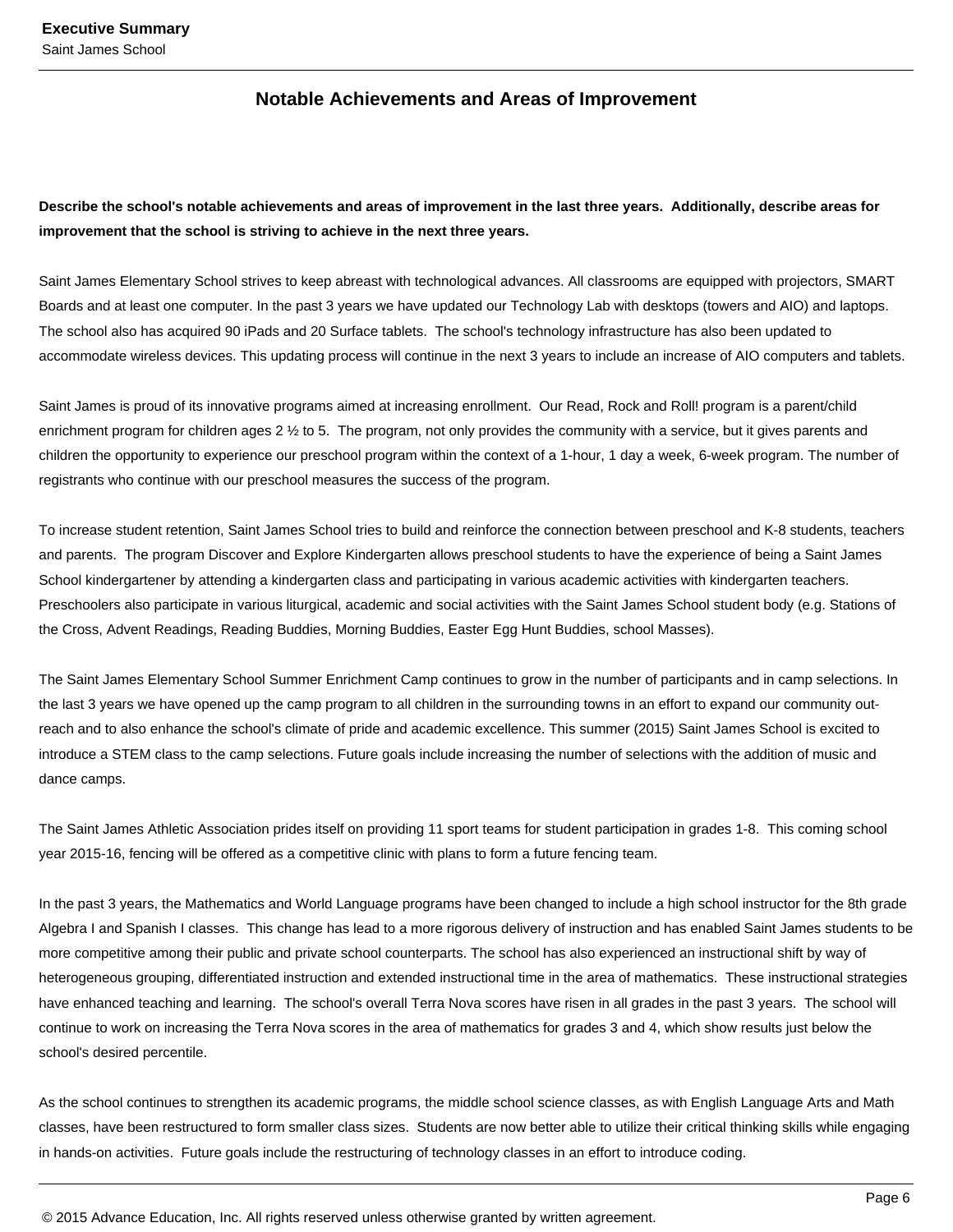#### **Executive Summary**

Saint James School

Saint James Elementary School seeks continuous school improvement in order to prepare students for an ever-changing global society. In the next 3 years, Saint James Elementary School plans to institute a STREAM program in grades 6 to 8. Integrating the disciplines of Science, Technology, Religion, Engineering, Arts and Math (STREAM) will foster creativity, innovation, collaboration across grade levels and a connection between schoolwork and real life problem solving. In anticipation of launching this program, the school has already begun to upgrade computers and the WiFi infrastructure. The middle school math, social studies and science textbooks have also been updated and all feature an online component. This school year, teachers and the administration will evaluate the middle school reading series and a new reading series will be purchased for the 2016-17 school year.

To introduce the STREAM program this school year 2015-16, a committee will be formed to investigate STREAM projects for 8th grade students for implementation in the 2016-17 academic year. Also this year, the technology teacher working collaboratively with the major subject teachers will develop projects that incorporate at least two major subject areas. By 2017, it is anticipated that students in grade 8 will have completed one STREAM project and that by 2018 all middle school grades will have completed at least one STREAM project.

Working towards the STREAM program this past school year (2014-15), a girls' math club (Girls Calculating Math-GCM) was created for girls in grades 6 to 8. The creation of this club was to encourage girls to develop a love of math and engineering. Students worked collaboratively on projects that incorporated math and art. This coming school year 2015-16, a boys' math club will begin. Both math clubs will introduce students to finance and more specifically to banking. Students will learn how to write a check, balance a checkbook and explore how technology has changed personal banking.

Saint James will continue to search new avenues to enable students to explore, identify and develop their skills and gifts.

 What you are is God's gift to you, what you become is your gift to God. Hans Urs von Balthazar, PRAYER